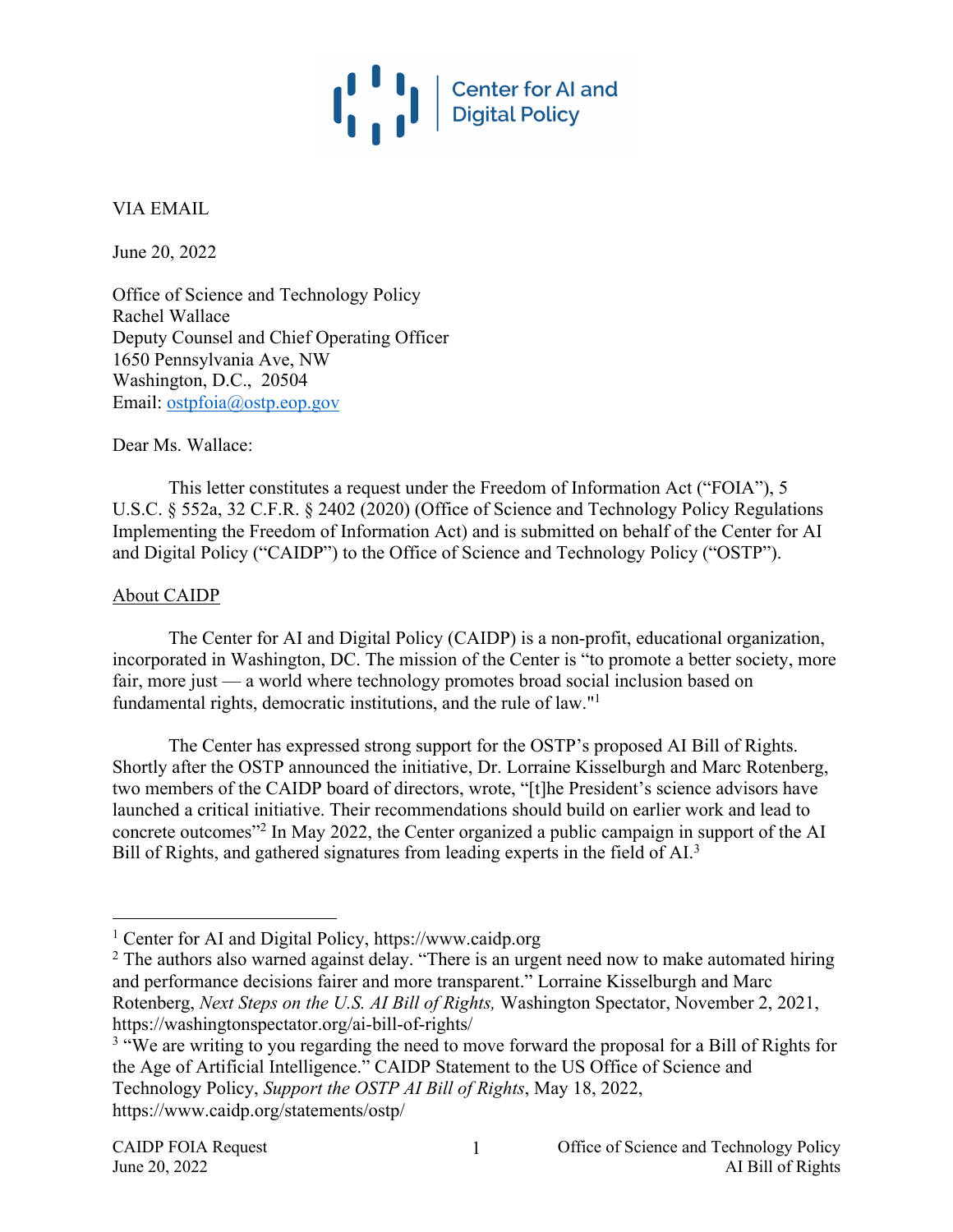

#### Documents Requested

- 1) All records, possessed by the agency, concerning the AI Bill of Rights
- 2) All records, possessed by the agency, concerning Eric Schmidt's involvement in the development of the AI Bill of Rights and related AI policy initiatives, including but not limited to, communications involving representatives of Schmidt Futures / Schmidt Ventures, which includes those on the OSTP staff who received funding from Schmidt Futures / Schmidt Ventures
- 3) All records, possessed by the agency, concerning the agency's use of AI to process FOIA requests

## Background

1) All records, possessed by the agency concerning the AI Bill of Rights

On October 22, 2021, the President's Science Advisor and Director of the White House Office of Science & Technology Policy (OSTP) Dr. Eric Lander and OSTP Deputy Director for Science & Society Dr. Alondra Nelson published a column in Wired titled "**Americans Need a Bill of Rights for an AI-Powered World**: **The White House Office of Science and Technology Policy is developing principles to guard against powerful technologies—with input from the public**,"<sup>4</sup> The column was subsequently published on the White House website.<sup>5</sup> The initiative received widespread, positive coverage.<sup>6</sup>

<sup>4</sup> Eric Lander and Alondra Nelson, *Americans Need a Bill of Rights for an AI-Powered World: The White House Office of Science and Technology Policy is developing principles to guard against powerful technologies—with input from the public,* Wired, October 8, 2021, https://www.wired.com/story/opinion-bill-of-rights-artificial-intelligence/

<sup>5</sup> The White House, *ICYMI: WIRED (Opinion): Americans Need a Bill of Rights for an AI-Powered World,* October 22, 2021, https://www.whitehouse.gov/ostp/newsupdates/2021/10/22/icymi-wired-opinion-americans-need-a-bill-of-rights-for-an-ai-powered-

world/

<sup>6</sup> See, e.g., Anjana Ahuja, *A global AI bill of rights is desperately needed, Algorithmic decisionmaking has long put technology first, with due diligence an afterthought*, Financial Times, October 11, 2021, https://www.ft.com/content/7e42c58e-b3d4-4db5-9ddf-7e6c4b853366; Makenzie Holland, *Biden's top science advisor working on AI bill of rights: A national AI bill of rights could include the rights to transparency and data governance*, Tech Target, November 9, 2021, https://www.techtarget.com/searchenterpriseai/news/252509301/Bidens-top-scienceadvisor-working-on-AI-bill-of-right;, Steve Ritter, *The U.S. urgently needs an A.I. Bill of Rights,* Fortune, November 12, 2021, ("The nation's leading scientists believe that artificial intelligence is such a risk that we need another Bill of Rights to protect what makes us human. They are right."), https://fortune.com/2021/11/12/ai-bill-of-rights-biden-artificial-intelligence-steve-rittermitek-systems/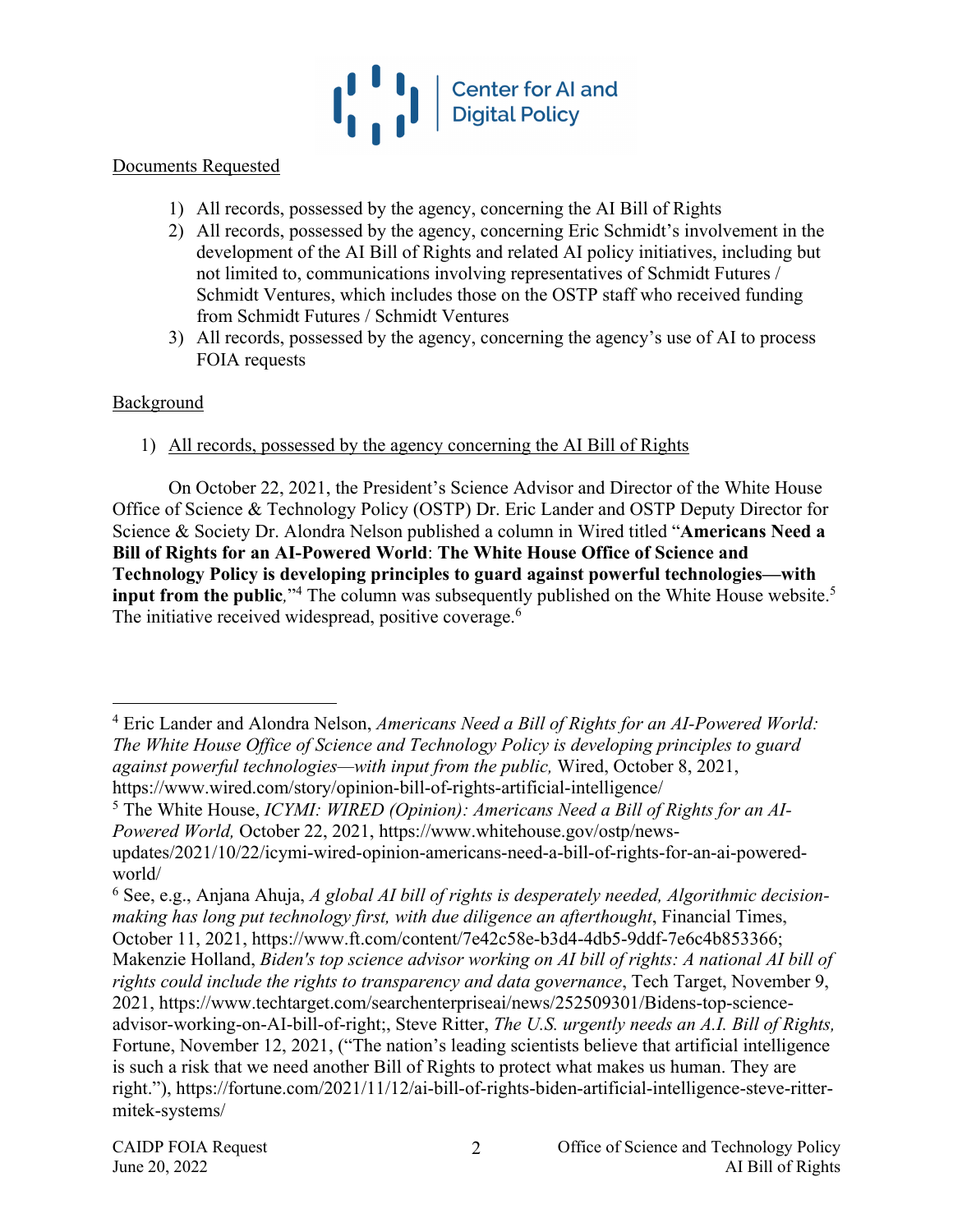

In the article, the President's top science advisors warned that the deployment of artificial intelligence has "led to serious problems."7 They explained that "training machines based on earlier examples can embed past prejudice and enable present-day discrimination."8 They warned that hiring tools can reject applicants who are dissimilar from existing staff despite being well qualified.<sup>9</sup> They described how mortgage approval algorithms could extend decades of housing discrimination into the digital age.<sup>10</sup> They also highlighted the fact that the failings of AI disproportionately affect marginalized individuals and communities. They concluded:

Americans have a right to expect better. Powerful technologies should be required to respect our democratic values and abide by the central tenet that everyone should be treated fairly. Codifying these ideas can help ensure that.<sup>11</sup>

The President's top science advisors outlined several key elements for the AI Bill of Rights:

- Your right to know when and how AI is influencing a decision that affects your civil rights and civil liberties;
- Your freedom from being subjected to AI that hasn't been carefully audited to ensure that it's accurate, unbiased, and has been trained on sufficiently representative data sets;
- Your freedom from pervasive or discriminatory surveillance and monitoring in your home, community, and workplace; and
- Your right to meaningful recourse if the use of an algorithm harms you.

The also outlined several strategies to implement these rights:

- The federal government could refuse to buy software or technology products that fail to respect these rights;
- Federal contractors could be required to use technologies that adhere to this "bill of rights," and
- New laws and regulations could be adopted.

The White House subsequently encouraged public participation in the development of the AI Bill of Rights.<sup>12</sup> The White House announced several ways for the public to "join this mission and share their perspectives," including responses to a Request for Information and emails to

 $^7$  Id.

<sup>8</sup> Id.

<sup>9</sup> Id.

 $10$  Id.

 $11$  Id.

<sup>12</sup> The White House, *Join the Effort to Create A Bill of Rights for an Automated Society,* November 10, 2021, https://www.whitehouse.gov/ostp/news-updates/2021/11/10/join-the-effortto-create-a-bill-of-rights-for-an-automated-society/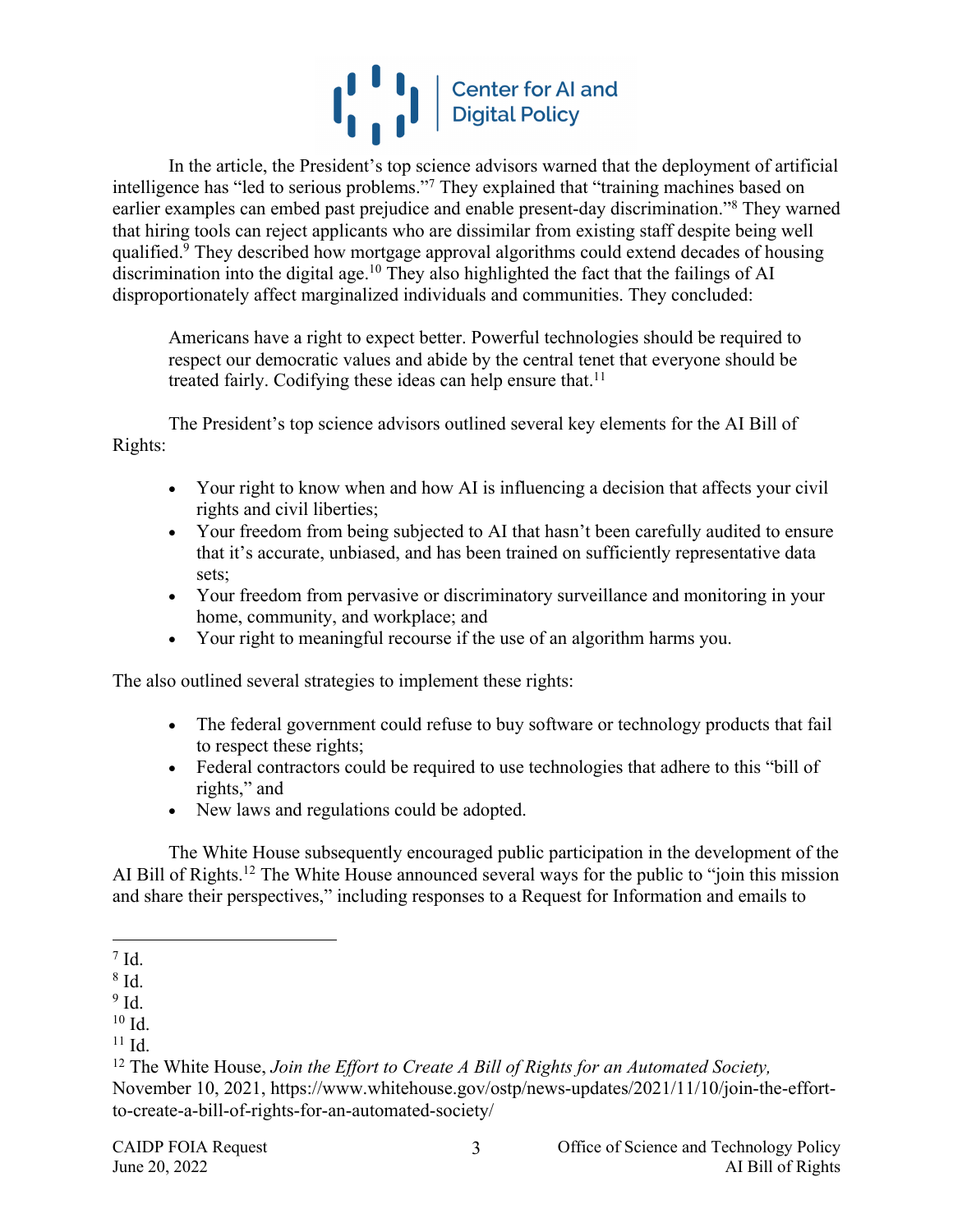

OSTP. As the OSTP stated, "If you would like to provide input into the OSTP Bill of Rights for an Automated Society policy process, email us at  $AI$ -equity $@$ ostp.eop.gov.<sup>"13</sup>

The OSTP also announced public listening sessions and "six public events that will bring together stakeholders to discuss the risks and benefits artificial intelligence holds for democratic participation." The public events highlighted:

- Consumer Rights and Protections
- The Criminal Justice System
- Equal Opportunities and Civil Justice
- Artificial Intelligence and Democratic Values
- Social Welfare and Development
- The Healthcare System

On information and belief, the listening sessions were held as were the public events. But to date there has been no report published and no outcomes from these meeting.

These has been no summary provided regarding the public request for comments to OSTP regarding AI.

The Request for Information on Public and Private Sector Uses of Biometric Technologies opened on October 8, 2021, and closed on January 15, 2022.14 No further information has been provided regarding this initiative.

There was a brief mention of the OSTP AI Bill of Rights in early February 2022 blog post:

OSTP has issued a call for the development of an AI Bill of Rights, and is working closely with both domestic and international partners across bilateral and multilateral venues to advance development, adoption, and oversight of AI in a manner that aligns with our democratic values.<sup>15</sup>

 $13$  Id.

<sup>&</sup>lt;sup>14</sup> Notice of Request for Information (RFI) on Public and Private Sector Uses of Biometric Technologies, 86 FR 56300-302, October 8, 2021,

https://www.federalregister.gov/documents/2021/10/08/2021-21975/notice-of-request-forinformation-rfi-on-public-and-private-sector-uses-of-biometric-technologies

<sup>&</sup>lt;sup>15</sup> Lynne Parker, Director, National AI Initiative Office, and Rashida Richardson, Senior Policy Advisor for Data and Democracy, *OSTP's Continuing Work on AI Technology and Uses that Can Benefit Us All,* February 3, 2022, https://www.whitehouse.gov/ostp/news-

updates/2021/10/22/icymi-wired-opinion-americans-need-a-bill-of-rights-for-an-ai-poweredworld/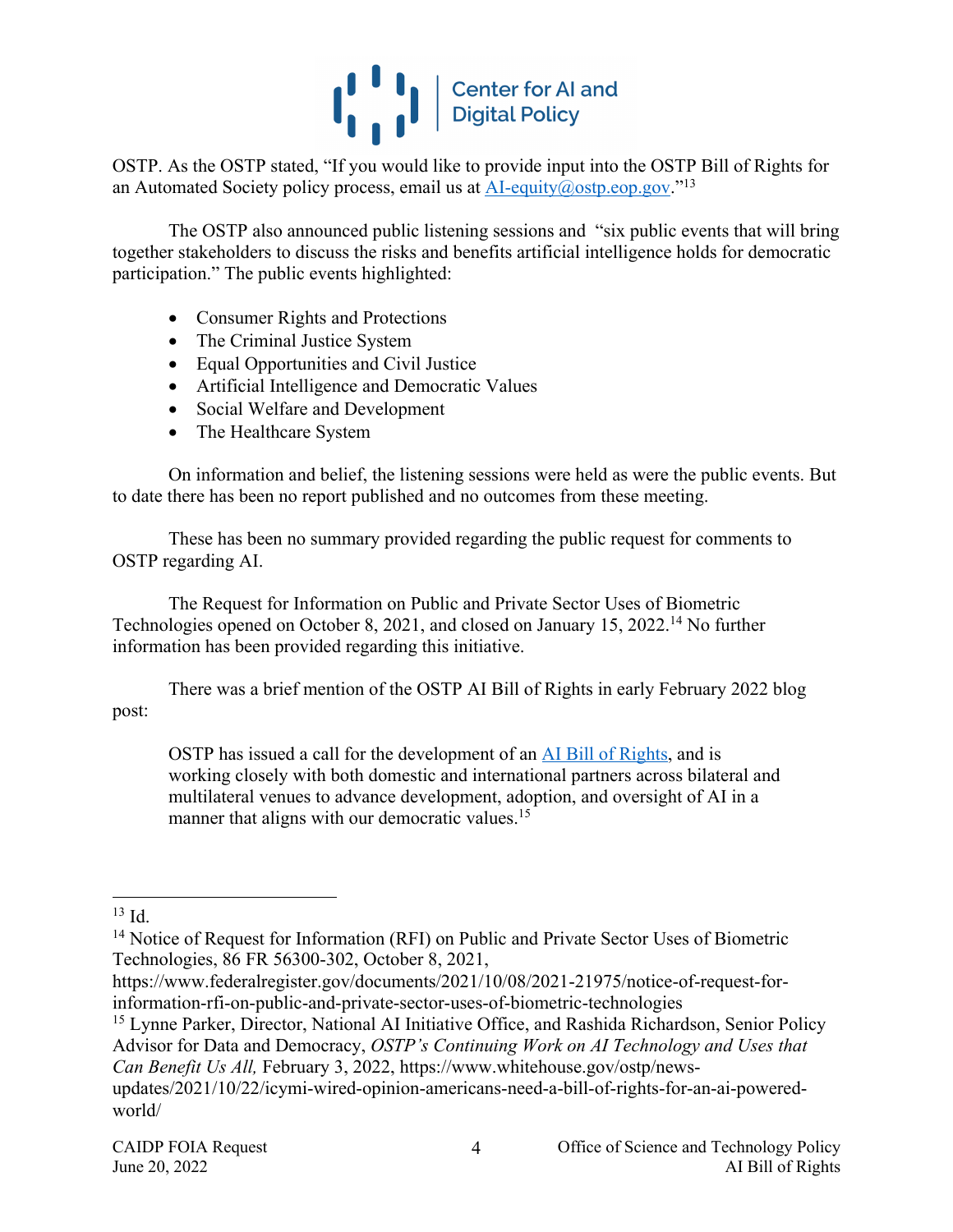

In a recent interview with the OSTP Director, the AI Bill of Rights was described as OSTP's "biggest policy push."16 According to the interview, "the bill of rights [was] due out in early May."

The problems with the deployment of AI identified by Dr. Nelson and Dr. Lander in the October 2021 article have not subsided. By all accounts, these problems are growing worse. As Timnit Gebru and Margaret Mitchell, two leading experts on Artificial Intelligence, wrote recently in *The Washington Post,* "The race toward deploying larger and larger models without sufficient guardrails, regulation, understanding of how they work, or documentation of the training data has further accelerated across tech companies."17

*CAIDP seeks all records, possessed by the agency, concerning the AI Bill of Rights, including, but not limited to, emails, reports, memoranda, and presentations*

# 2) Request for records concerning Eric Schmidt's involvement in the development of OSTP policy priorities

The record request for the communications with Eric Schmidt, and his representatives, follows from the reporting of the role that Mr. Schmidt played in the policy work of OSTP. According to POLITICO, "A foundation controlled by Eric Schmidt, the multi-billionaire former CEO of Google, has played an extraordinary, albeit private, role in shaping the White House Office of Science and Technology Policy over the past year."18 The POLITICO article continued:

Schmidt maintained a close relationship with the president's former science adviser, Eric Lander, and other Biden appointees. And his charity arm, Schmidt Futures, indirectly paid the salaries of two science-office employees, including, for six weeks, that of the

https://www.politico.com/news/2022/03/28/google-billionaire-joe-biden-science-office-00020712. Mr. Schmidt contested the POLITICO report in a blog post.

<sup>16</sup> Nancy Scola, *Can Alondra Nelson Remake the Government's Approach to Science and Tech? The new director of OSTP is asking hard questions about equity in science and tech. But how much power will she have?* POLITICO, April 28, 2022,

https://www.politico.com/news/magazine/2022/04/28/alondra-nelson-profile-ostp-eric-landerresignation-00027604

<sup>17</sup> Timnit Gebru and Margaret Mitchell, *Opinion We warned Google that people might believe AI was sentient. Now it's happening,* The Washington Post, June 17, 2022,

https://www.washingtonpost.com/opinions/2022/06/17/google-ai-ethics-sentient-lemoinewarning/

<sup>18</sup> Alex Thomson, *A Google billionaire's fingerprints are all over Biden's science office: Eric Schmidt has long sought influence over U.S. science policy. Under Biden's former science chief, Eric Lander, Schmidt's foundation helped cover officials' salaries, even as the office's general counsel raised ethical flags,* POLITICO, March 28, 2022,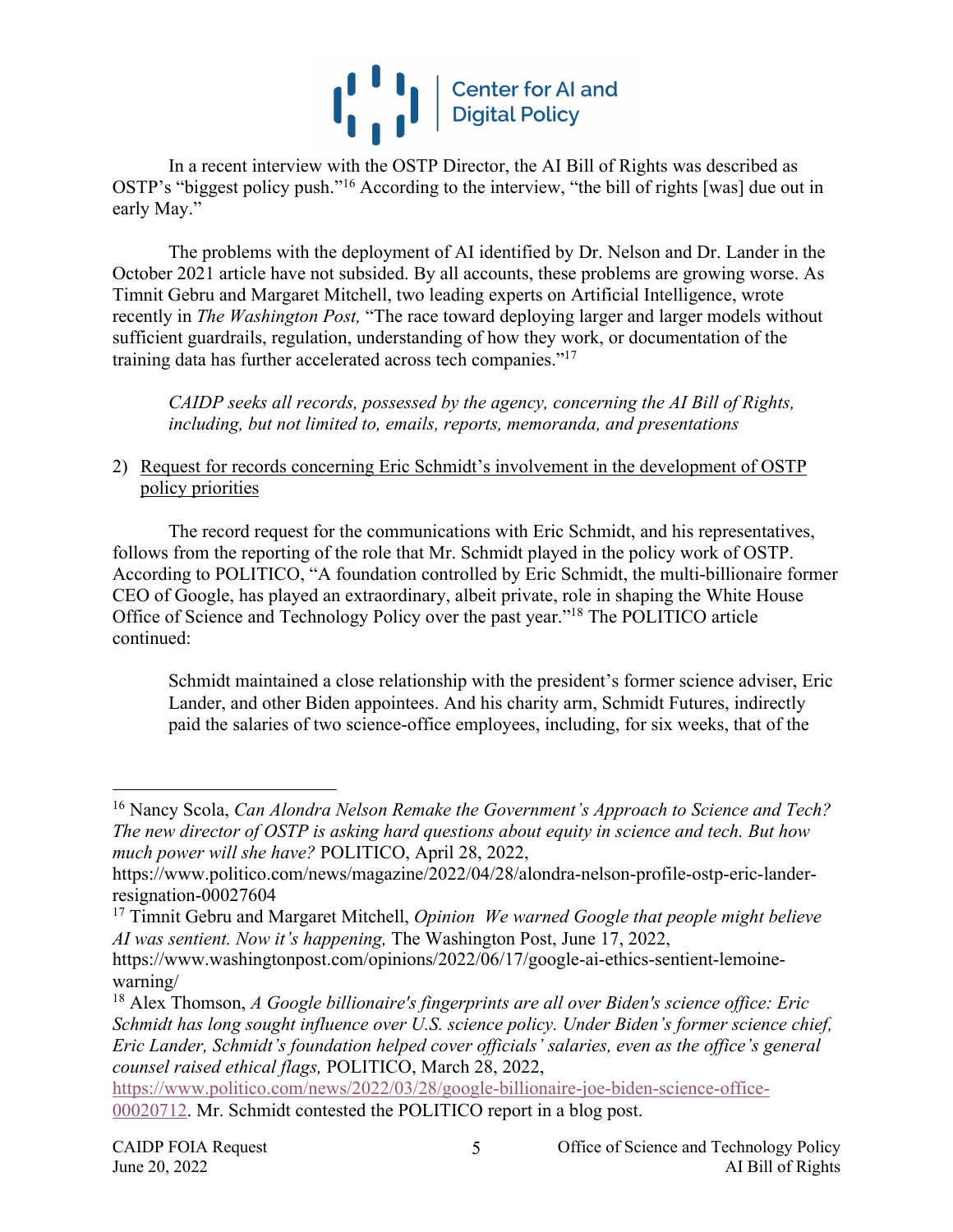

current chief of staff, Marc Aidinoff, who is now one of the most senior officials in the office following Lander's resignation in February.

The POLITICO article further explained, "The White House science office sets strategic priorities for the nation's more than \$1.4 trillion in annual health and science spending. It has also been increasingly focused on federal policy on artificial intelligence."19

Mr. Schmidt contested the POLITICO report in a blog post.<sup>20</sup> He stated that Schmidt Futures has "no authority" to make any policy decisions and also that OSTP "retain[s] full discretion" over policy decisions. There was no discussion of the extent of influence that Mr. Schmidt or Schmidt Futures may have exercised over the AI Bill of Rights initiative or AI generally.

Mr. Schmidt's opposition to the regulation of artificial intelligence is well known. Mr. Schmidt has opposed the EU Artificial Intelligence Act.<sup>21</sup> He chaired the National Security Commission on Artificial Intelligence, which called for a national framework to enable the use of biometric identification technologies.<sup>22</sup> He has an investment fund with deep ties to national security.<sup>23</sup> He published a book that mostly argues that humans should not stand in the way of AI deployment, which he called "negligent perhaps reckless." He even suggested in *The Age of AI*

<sup>21</sup> Peiter Haeck, *Ex-Google boss slams transparency rules in Europe's AI bill*

https://www.politico.eu/article/ex-google-boss-eu-risks-setback-by-demanding-transparent-ai/;

 $19$  Id.

<sup>20</sup> Schmidt Futures, *Statement on Science Funding,* March 28, 2022,

https://www.schmidtfutures.com/our-work/statement-on-science-funding/

*Chair of US National Security Commission on Artificial Intelligence describes transparency plans as 'very big setback' for Europe*, POLITICO, May 31, 2021,

Kimanthi Sammy, *Ex-Google CEO says EU's AI bill is a big setback for Europe*, TechZine, June 1, 2021, https://www.techzine.eu/news/analytics/60768/ex-google-ceo-says-eus-ai-bill-is-a-bigsetback-for-europe/

<sup>&</sup>lt;sup>22</sup> Final Report, National Security Commission on Artificial Intelligence,

https://www.nscai.gov/wp-content/uploads/2021/03/Full-Report-Digital-1.pdf

<sup>23</sup> Whizy Kim, *Google CEO Eric Schmidt's new investment fund deepens his ties to national security interests*

*America's Frontier Fund exemplifies the revolving door between the tech industry and government*, Recode, June 9, 2022, ("He's an investor and chair of Sandbox AQ, an AI software development company spun off from Google's parent company, Alphabet — and In-Q-Tel recently announced it was backing Sandbox AQ, saying it hopes to eventually sell the software to US intelligence agencies."), https://www.vox.com/recode/2022/6/9/23160588/eric-schmidtamericas-frontier-fund-google-alphabet-tech-government-revolving-door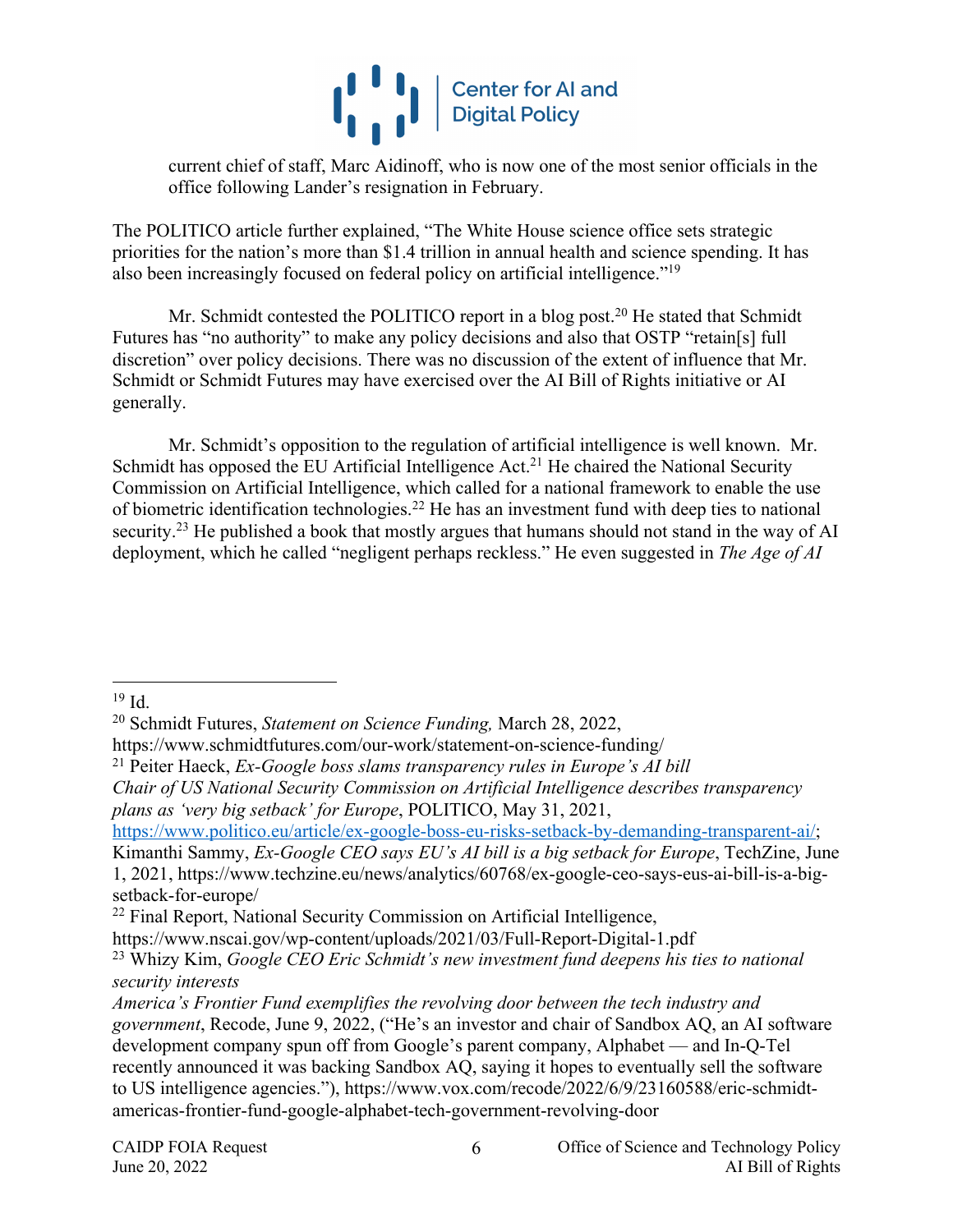

that AI will determine "what is relevant to our lives," $24 - a$  dangerous invitation to disarm the human intellect.25

*CAIDP request all records, possessed by the agency, such as emails, reports, memoranda, and presentations, concerning Eric Schmidt's involvement in the development of the AI Bill of Rights and related AI policy initiatives, including but not limited to, communications involving representatives of Schmidt Futures / Schmidt Ventures, which includes those on the OSTP staff who received funding from Schmidt Futures / Schmidt Ventures*

## 3) Request for Records Concerning the Agency's Use of AI to Process FOIA Requests

The 2022 Chief Freedom of Information Act Officer Annual Report for OSTP states "We encourage the use of AI tools that would allow for real time reporting, something that would benefit both requestors and agencies."<sup>26</sup> According to the Report, OSTP led an AI training event for federal agencies on November 5, 2020. "The AI 101 training session afforded OSTP the opportunity to provide extensive information on how Federal FOIA programs could effectively and efficiently maximize AI to meet their FOIA processing obligations. Additionally, it provided an avenue for attendees to share information regarding technologies currently in use at various agencies."27

*CAIDP requests all records, possessed by the agency, concerning the agency's use of AI to process FOIA requests, including, but not limited to, emails, reports, memoranda, and presentations*

Note that we request that record categories (1) and (2) be processed on an expedited basis. We do not make this request for this record category

#### Request for Expedited Processing

The CAIDP is entitled to expedited processing of this request because there is a "compelling need" to "inform the public" about the status of the OSTP AI Bill of Rights. 32 C.F.R. § 2402.6(d) ("Expedited processing of requests").

<sup>24</sup> Henry A Kissinger, Eric Schmidt, and Daniel Huttenlocher, *The Age of AI: And Our Human Future* (2021)

<sup>&</sup>lt;sup>25</sup> Marc Rotenberg, *Artificial Intelligence and Galileo's Telescope*, Issues in Science and Technology, December 17, 2021) https://issues.org/artificial-intelligence-age-of-ai-reviewrotenberg/

<sup>26</sup> Rachel Wallace, Chief FOIA Officer, *Chief Operating Officer and Deputy Counsel, 2022 Chief Freedom of Information Act Officer Annual Report* 1,

https://www.whitehouse.gov/wp-content/uploads/2022/03/2022-OSTP-Chief-FOIA-Officers-Report.pdf

 $27$  Id at. 3.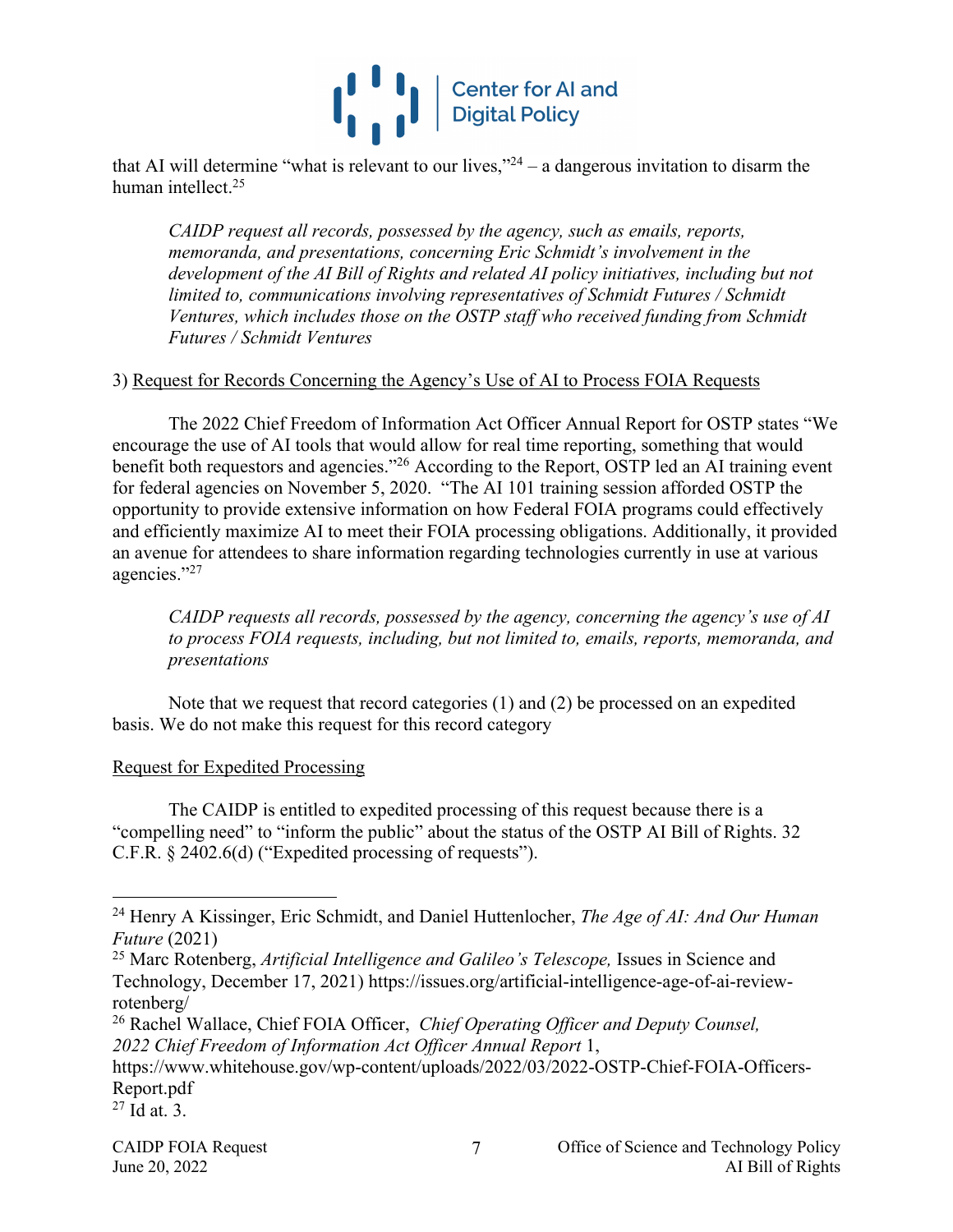

First, CAIDP is an organization "primarily engaged in disseminating information." 32 C.F.R. § 2402.6(d)(ii). The Center for AI and Digital Policy is non-profit educational organization, incorporated in Washington, DC in 2021. CAIDP has received a 501(c)(3) determination. CAIDP maintains a public website caidp.org concerning AI policy which is one of the top-rated websites in the world for a search on "AI policy." CAIDP also publishes annually *Artificial Intelligence and Democratic Values*, a comprehensive review of AI policies and practices. The 2022 *AI and Democratic Values* report included a specific discussion about the status of the OSTP Bill of Rights initiative.28 The Center also publishes the *CAIDP Update*.

Second, there is an "urgency to inform the public concerning [an] actual . . . Government activity." 32 C.F.R. § 2402.6(d)(ii). The OSTP AI Bill of Rights initiative is an "actual . . . Government activity" as the OSTP itself has acknowledged and Mr. Schmidt's role in funding the OSTP has been widely reported. The urgency arises from the ongoing delay in the finalization and publication of the previously announced AI Bill of Rights, following the agency's prior public consultations, the White House endorsement, the receipt of public comments, and ongoing concern about the fairness of AI-based decision-making, as noted, for example, in the recent Gebru/Mitchell commentary in *The Washington Post.*

In submitting this request for expedited processing, CAIDP certifies that this explanation is true and correct. 32 C.F.R § 2402.6(d)(3); 5 U.S.C. § 552(a)(6)(E)(vi).

## Request for "News Media" Fee Status

CAIDP is a "representative of the news media" for fee classification purposes because CAIDP "gathers information of potential interest to a segment of the public, uses its editorial skills to turn the raw materials into a distinct work, and distributes that work to an audience."

As explained above, the Center for AI and Digital Policy is non-profit educational organization, incorporated in Washington, DC in 2021. CAIDP has received a 501(c)(3) determination. CAIDP maintains a public website caidp.org concerning AI policy which is one of the top-rated websites in the world for a search on "AI policy." CAIDP also publishes annually *Artificial Intelligence and Democratic Values*, a comprehensive review of AI policies and practices. The 2022 *AI and Democratic Values* report included a specific discussion about the status of the OSTP Bill of Rights initiative.29 The Center also publishes the *CAIDP Update*.

As such, "No search fee shall be charged if the request is not sought for a commercial use and is made by an educational or non-commercial scientific institution, whose purpose is scholarly or scientific research, or by a representative of the news media." 32 C.F.R. §

<sup>28</sup> *Artificial Intelligence and Democratic Values* 480-81 (CAIDP 2022) ("Although the OSTP issued an update on its 'continuing work' on AI that 'aligns with our democratic values' in February 2022, progress on the AI Bill of Rights and its impact remain unclear.") <sup>29</sup> *Artificial Intelligence and Democratic Values* 480-81 (CAIDP 2022),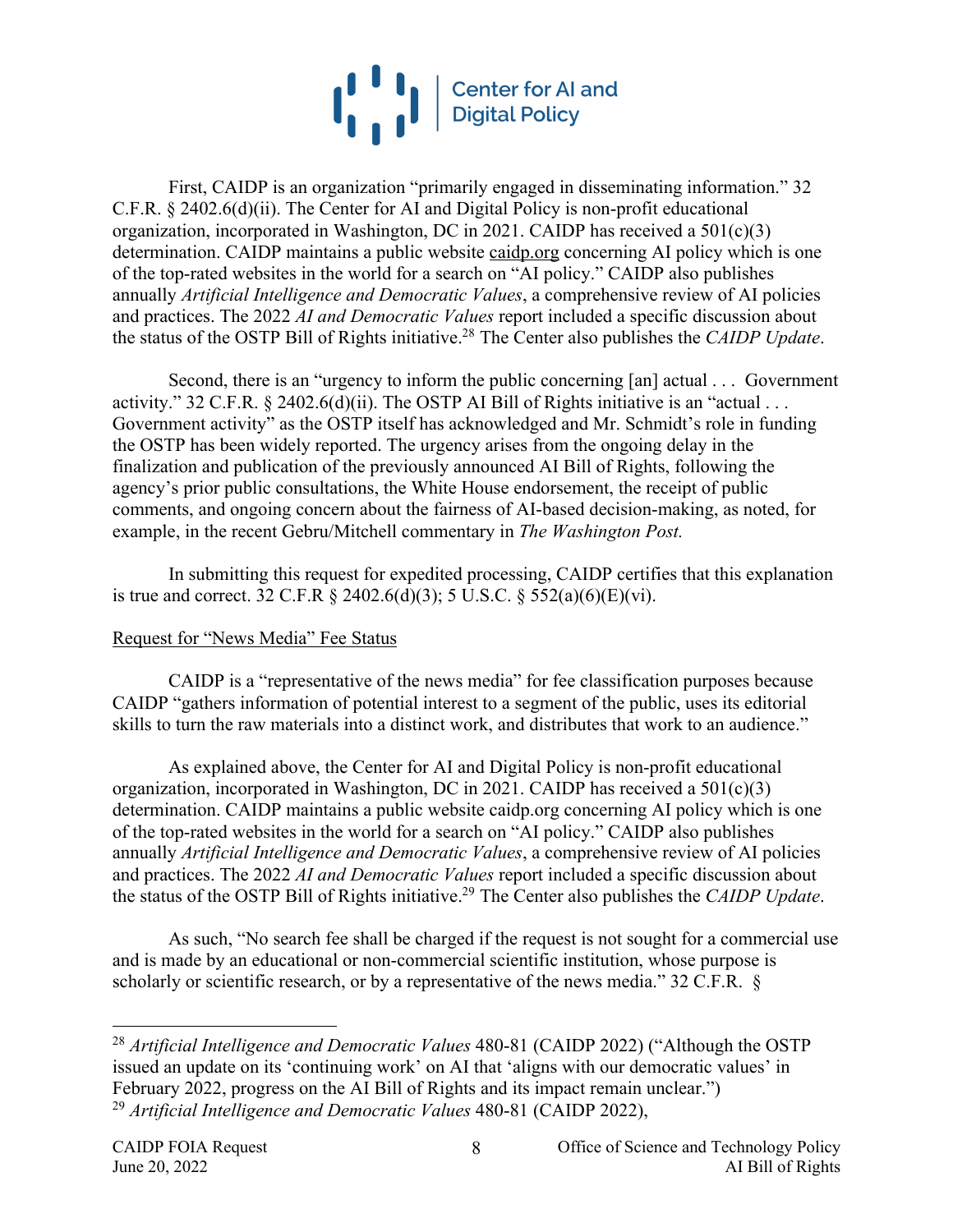

2402.9(b)(1)(i) (*Fees* - *Educational, scientific, or news media requests*). Moreover, review fees should not be charged as "Review fees shall be assessed only with respect to those requesters who seek records for a commercial use." 32 C.F.R. § 2402.9(b)(2) (*Review fees*) CAIDP is engaged in only non-commercial activity.

Further, any duplication fees should also be waived because "disclosure of the information is in the public interest." 32 C.F.R. § 2402.10(a)

#### Request for Public Interest Fee Waiver

Further, CAIDP requests a waiver of all fees because the "disclosure of the requested information is in the public interest. 32 CFR § 2402.10(a). "Disclosure is in the public interest if it is likely to contribute significantly to public understanding of government operations or activities and is not primarily for commercial purposes." Id. To determine whether a fee waiver requirement is met, OSTP considers several factors. Id.

First, disclosure of the requested documents is in the public interest because it is "likely to shed light on the operations or activities of government."  $\S$  2402.10(a)(1). Disclosure of records concerning the development and status of the AI Bill of Rights, one of the OSTP's top priorities, will necessarily shed light on the operations or activities of government.

Second, disclosure of the requested documents "is likely to contribute significantly to public understanding of those operations or activities."  $\S$  2402.10(a)(2). This factor is satisfied because (1) the release of the requested records will be "meaningful informative," as information already in the public domain is not requested,  $\S 2402.10(a)(2)(i)$ , and (2) the release of the requested records will "contribute to the understanding of a reasonably broad audience of persons interested in the subject," as the activities of the Office of Science and Technology Policy, particularly concerning AI, are of widespread public interest. § 2402.10(a)(2)(ii)

Third, the disclosure is not "primarily in the commercial interest of the requester." §  $2402.10(a)(3)$ . CAIDP is a non-profit, educational organization that routinely publishes, without charge, news concerning AI policy.

*For these reasons, CAIDP should be granted a public interest fee waiver.*

#### Conclusion

We anticipate your response within ten  $(10)$  calendar days. 32 C.F.R. § 2402.6(d)(2). Contact information for the requester, 32 C.F.R. § 2402.4(d):  $\frac{\text{rotenberg}(\partial \text{caidp.org}}{\text{caidp.org}}$ , (email)

Center for AI and Digital Policy 1100 13th St. NW Suite 800 Washington, DC 20005